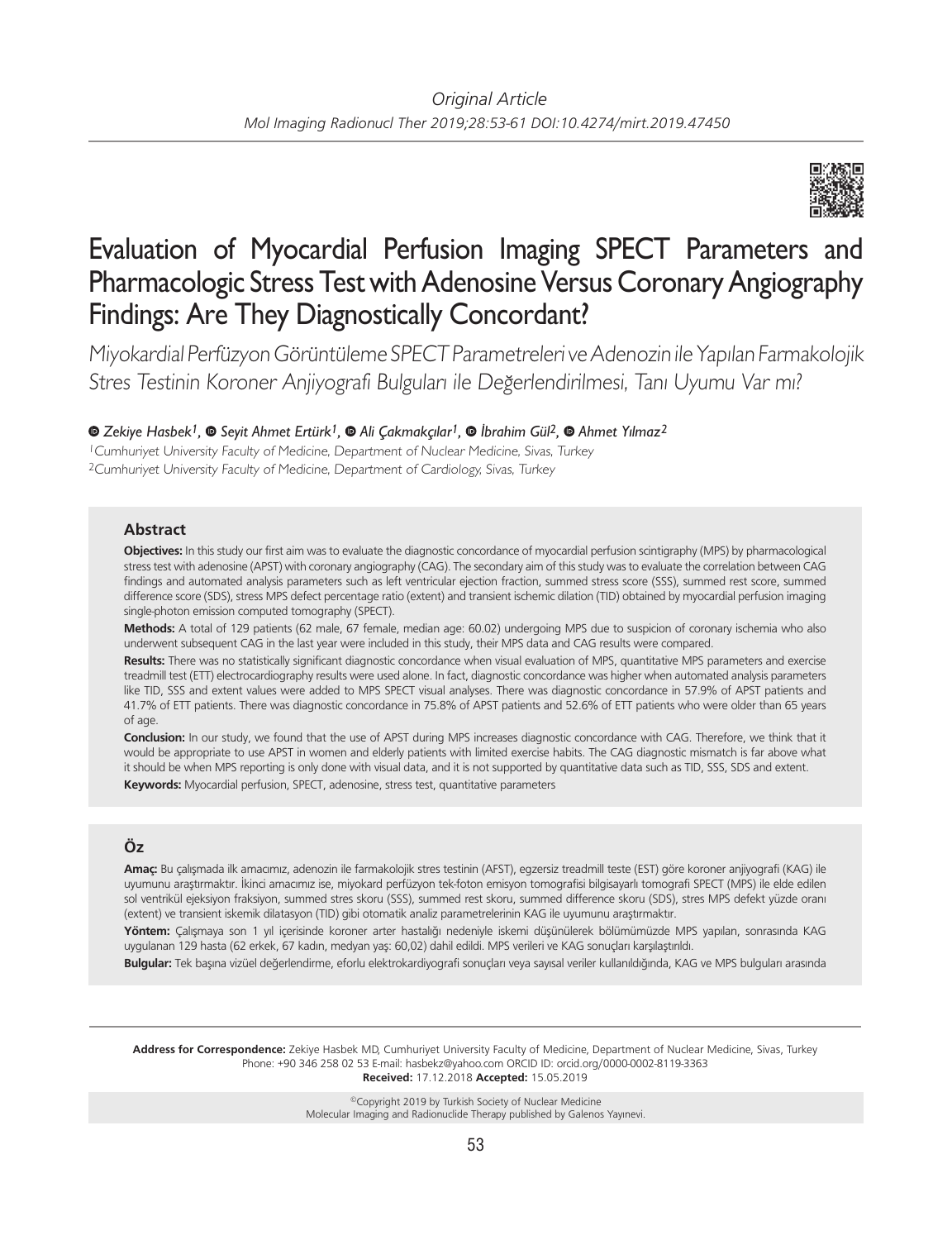istatistiksel olarak anlamlı bir uyum bulunamadı. Oysa MPS vizüel analizine, otomatik analiz parametreleri eklendiğinde KAG ile tanı uyumunun TID, SSS ve extent verileri ile arttığı bulundu. EST yapılan hastaların %41,7'sinde ve AFST yapılan hastaların ise %57,9'unda KAG ile tanı uyumu vardı. Yaşı ≥65 olan hastalardan EST yapılan hastaların %52,6'sında, AFST yapılan hastaların %75,8'inde KAG ile tanı uyumu vardı.

**Sonuç:** Çalışmamızda MPS sırasında AFST kullanılmasının KAG ile tanı uyumunu artırdığını bulduk. Bu nedenle özellikle efor alışkanlığı kısıtlı olan kadın ve yaşlı hastalarda AFST kullanımının tercih edilmesinin uygun olacağını düşünmekteyiz. MPS raporlama sadece görsel verilerle yapılıp, TID, SSS, SDS ve extent gibi sayısal verilerle desteklenmediğinde KAG uyumsuzluğunun, beklenenin çok üstünde olduğu unutulmamalıdır.

**Anahtar kelimeler:** Miyokard perfüzyon, SPECT, adenozin, stres test, kantitatif parametreler

## **Introduction**

Coronary artery diseases (CAD) is one of the most important causes of mortality and morbidity in the world. Coronary angiography (CAG) is the gold standard in diagnosing CAD. Nevertheless, myocardial perfusion scintigraphy (MPS) using single-photon emission computed tomography (SPECT) with radiopharmaceuticals is widely used for non-invasive diagnosis of obstructive CAD. MPS provides comprehensive information on myocardial perfusion, regional and global left ventricular function that provide incremental diagnostic and prognostic information. MPS evaluates regional myocardial perfusion as well as giving information about functional parameters such as transient ischemic dilation (TID), extent of perfusion defect, etc. (1). A normal stress MPS with adequate stress indicates a very good prognosis, with an annual myocardial infarction or death rate of less than 1-2%. Ischemic perfusion abnormalities usually remain undetected during rest, while stenosis of 50% or more are reliably identified with MPS under maximal myocardial stress. That is why MPS studies are performed with several stress test protocols. Exercise or pharmacological stress augment myocardial blood flow. Although with different mechanisms, myocardial blood flow in coronary vasculature without significant stenosis increases nearly 3-fold with exercise and 3- to 5- fold with vasodilator stressors (2). Exercise (treadmill or bicycle) is the preferred stress modality in patients who can exercise and achieve adequate exercise end-points. The most common mode of stress used in myocardial perfusion imaging is a multi-stage exercise treadmill test (ETT) based on a Bruce or modified Bruce protocol. Pharmacologic stress with adenosine, dobutamine and dipyridamole cause coronary hyperemia and increase myocardial workload allows a successful myocardial perfusion study in patients who cannot perform or tolerate adequate exercise, those with limited heart rate response due to -blockers or calcium-channel blockers, those with a pacemaker rhythm, Wolff-Parkinson-White syndrome, a transient ventricular pacemaker or with left bundle-branch block. This option is suggested for particular patients in guidelines. The sensitivity and specificity rates of MPS with pharmacological stress test study are reported to be comparable to that of maximal exercise studies, in the range of 85% to 90% (3). A meta-analysis determined the sensitivity and the specificity of adenosine SPECT imaging as 90% and 70%, respectively (4). However, treadmill exercise test is the primarily preferred method for MPS in most nuclear medicine clinics.

In general, SPECT studies are interpreted based on visual assessment of relative tracer uptake images. In clinical practice, imaging equipment, imaging protocols, stress protocols, reconstruction algorithm and filters, the patient's body habitus, age and gender, artifacts from patient motion, display monitor, the physician's vision and various other issues affect image evaluation by a nuclear medicine physician. However, automated analysis data from quantitative software tools can be used to assist visual analysis. Quantification is an extremely valuable tool in MPS, as it provides an objective assessment of the parameters under investigation.

Our first aim in this study was to evaluate the concordance of CAG and MPS findings with exercise stress test and pharmacological stress test with adenosine (APST). The second aim in this study was to investigate the correlation between CAG findings and automated analysis parameters such as left ventricular ejection fraction (LVEF), summed stress score (SSS), summed rest score (SRS), summed difference score (SDS), stress myocardial perfusion defect percentage ratio (extent) and TID obtained from MPS SPECT.

## **Materials and Methods**

#### **Study Population**

This retrospective study was performed in accordance with the Helsinki Declaration. A total of 129 patients (67 female, 62 male, median age: 60.02) who underwent MPS due to suspicion of coronary ischemia and had CAG within the last one year were included in this study. Patients who had motion artifacts in MPS, who had high extra-cardiac activity during MPS, and those who had undergone previous coronary surgery were excluded.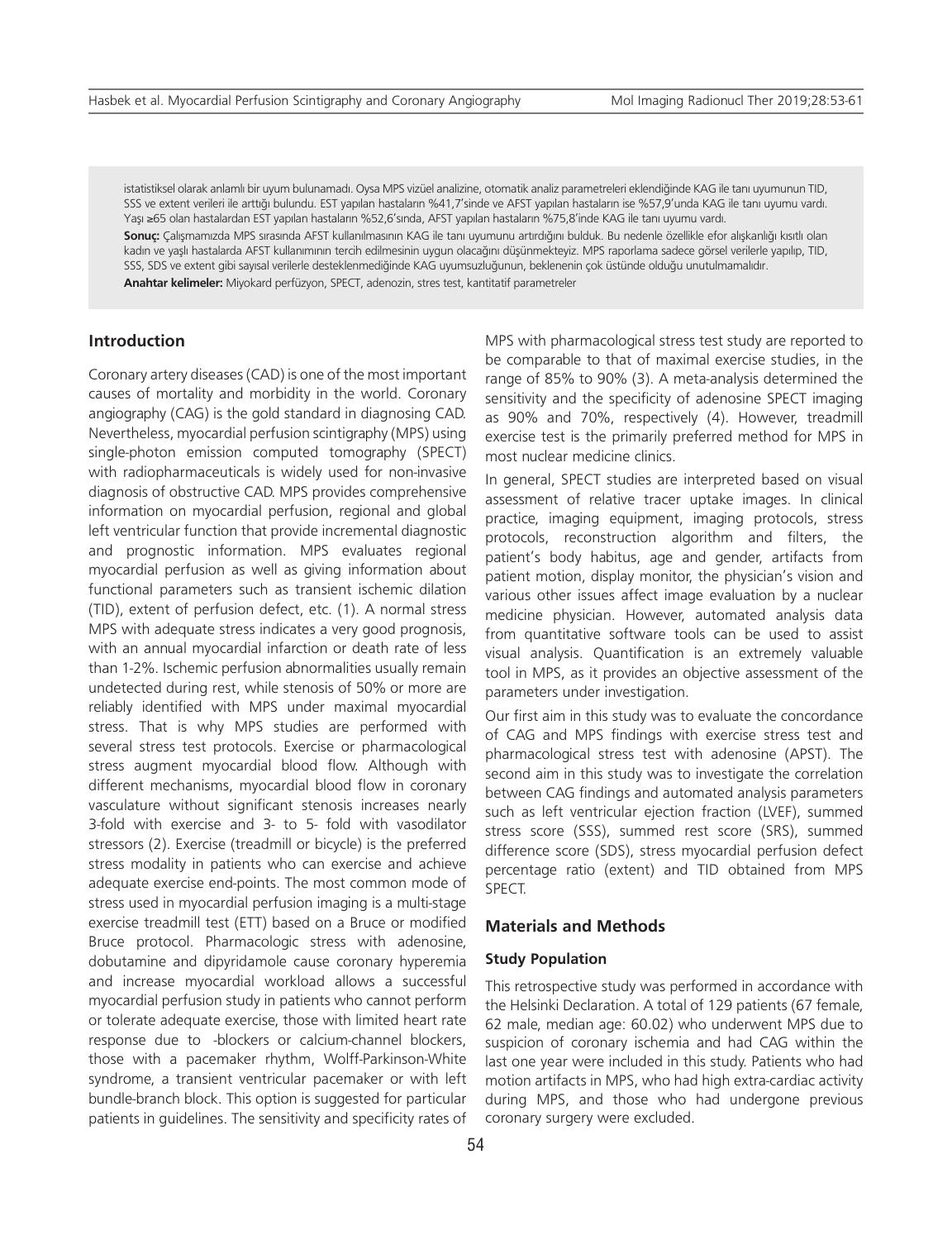#### **Stress Protocols (Adenosine and ETT)**

Patients were asked to stop taking nitrates for 6 h, calciumchannel blockers for 24 h, and ß-blockers for 48 h prior to ETT. Modified Bruce protocol was used in all patients in ETT. Tc-99m sestamibi was injected when the patient's heart rate reached 85% of predicted maximum heart rate and exercise was continued for two minutes after the injection.

#### **Exercise Treadmill Test Procedures**

Routine ETT was performed with the use of the standard Bruce protocol. The ETT was continued until the occurrence of marked ST-segment changes, worsening chest pain, sustained ventricular arrhythmias, or excessive fatigue. ST-segment changes, heart rate, and blood pressure measurements were recorded throughout testing. Exertional chest pain or excessive dyspnea was also documented. A normal ETT was defined as the lack of significant ST-segment changes with adequate exercise tolerance. An indeterminate ETT was defined as 0.5 to 1.0 mm of ST-segment changes, exertional chest pain, and/or submaximal exercise tolerance. An abnormal ETT was defined as ≥1 mm of ST-segment change generally occurring in ≥2 leads. The electrocardiography (ECG) was interpreted by site investigators.

This study was approved by the Local Ethics Committee of Sivas Cumhuriyet University (protocol number: 2018- 03/06). Consent form was filled out by all participants.

#### **Stress Testing Procedure with Adenosine**

In APST, the adenosine dose was specified as 0.14 mg/ kg/min in 100 cc 0.9% NaCl physiological saline solution administered in 6 minutes via intravenous infusion. The Tc-99m sestamibi was injected about halfway into the adenosine infusion (at 3 minutes), when maximal vasodilation and myocardial hyperemia occurred. Heart rate, blood pressure, and a 12-lead electrocardiogram were recorded at baseline and during the study, and for at least 2 minutes after completion of the study.

## **Gated SPECT Protocol**

All patients underwent the two-day MPS protocol. A dose of ~20-30 mCi Tc-99m sestamibi was injected intravenously for the stress study and ~20 mCi Tc-99m sestamibi was injected for the rest study. All data acquisition was performed with double head SPECT system (DDD-CorCam, Denmark) equipped with a low-energy, high resolution collimator. A protocol consisting of a 64x64 matrix, 30 projections per head, 25-s projections over a 180° circular orbit and 8 frames per cycle was applied, with 140 keV energy photopeak. A rotational arc of 180 degrees was used, beginning at the 45-degree right anterior oblique

position and ending at the 45-degree left posterior oblique position with 64 steps in every 3-6 degrees. Image acquisition was done 15-30 minutes after ETT and 45-60 minutes after APST. The gated images were used to assess left ventricle volumes and EF. Gated data acquisition was done with 16 frames per cardiac cycle for the R-R interval length by using the forward-backward gating method.

MPS images were interpreted based on a 17-segment model (5). Images were categorized as either normal or ischemic. Perfusion parameters were derived in an entirely automated fashion using commercially available software program [Cedars-Sinai quantitative perfusion score (QPS) SPECT and quantitative gated SPECT (QGS)]. This program can generate a surface contour even in the apparent absence of perfusion by using smoothness, the iso-contours of the coordinate system, and the geometry of the defect boundaries as constrains. The automatic computations were adjusted manually if left ventricular cavity segmentation was unsuccessful. Visual scan interpretation was performed by at least two experienced readers.

The total score at stress is called SSS that reflects the extent and severity of the abnormality including ischemia and infarction. The difference between the SSS and SRS is called SDS, which reflects a reversible defect.

Semi-quantitative parameters were classified as follows;

A SSS ≤3 was accepted as a normal result, while a score of 4-8 as a mild defect, 9-12 as a moderate defect and >12 as a severe defect (6).

A SDS of 1-3 represented mild ischemia, 4-7 moderate ischemia and >7 severe ischemia (6).

TID indicates a larger left ventricular cavity during stress than rest. TID values were calculated using a commercially available automated program (QPS, Cedars-Sinai). TID more than 1.22 was considered as abnormal (7).

The perfusion defect size correlates with the extent of CAD. Extent indicates perfusion defect area as percent of the mid-myocardial surface area. The perfusion defect extent is calculated as the percentage of the total surface area of the left ventricle, for which test-data are below 3.0 mean absolute deviations (approximately equivalent to 2.5 standard deviations) threshold. Perfusion defect size quantification by percentage size of the left ventricle was classified as (% terms, limits 0-100%): small (0-10%), medium (>10% to 20%), and large (>20%) (6).

LVEF and left ventricular volumes were measured by using QGS. LVEF was also calculated by estimation of end diastolic (EDV) and end systolic volumes (ESV) derived from short axis images [(EDV-ESV) / EDV] x 100. A LVEF <50% was considered as abnormal. CAG data were obtained from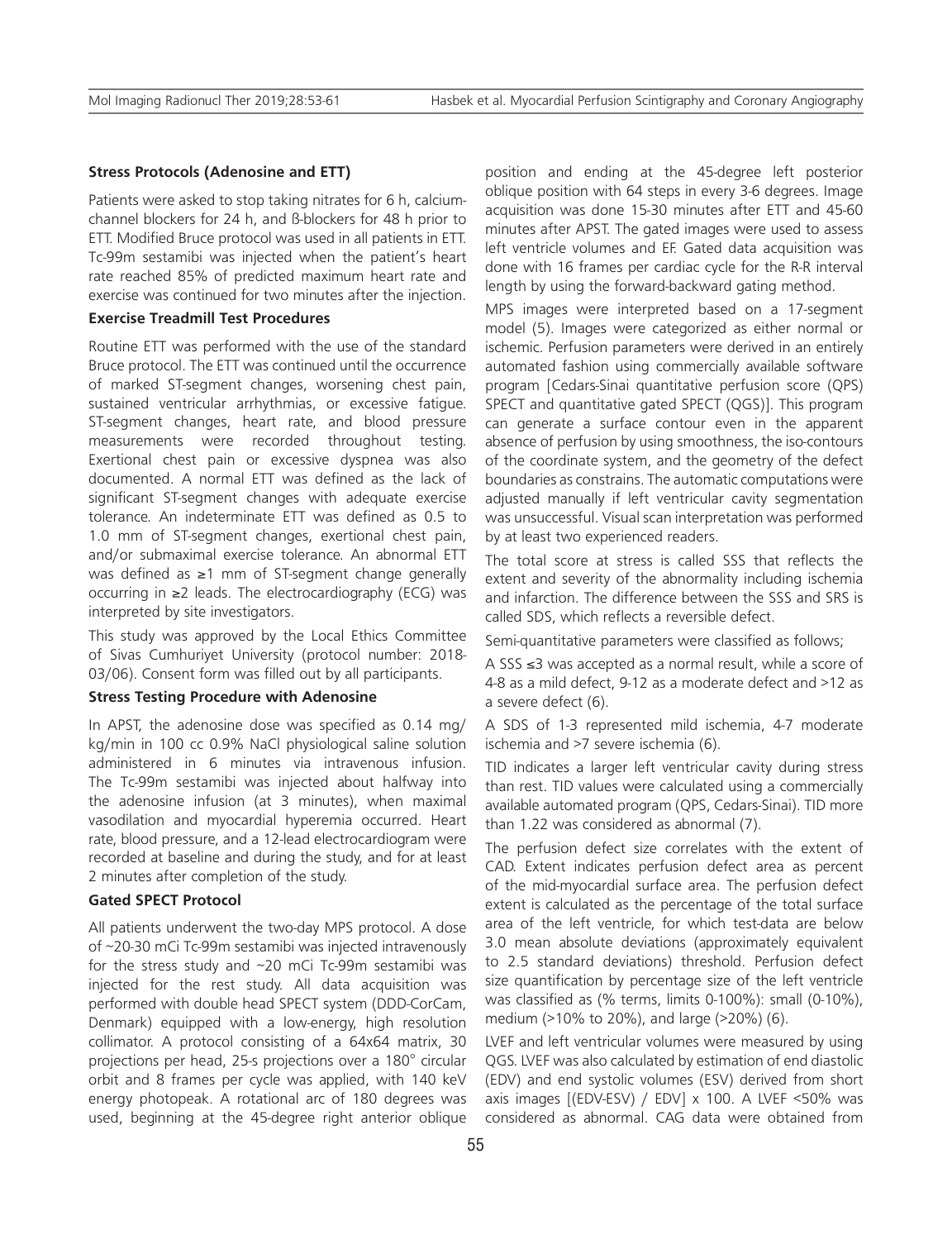cardiac catheterization reports within six months after MPS. Data from MPS and CAG results were compared. If there was an ischemic area in MPS with 50% or more stenosis of coronary arteries in CAG, this result was accepted as concordance in diagnosis. Similarly, if there was not any ischemic area in MPS along with <50% stenosis in coronary arteries in CAG, the result was accepted as concordant diagnosis.

Abbreviations used in the following tables represent;

MPS + (presence of ischemia), MPS - (absence of ischemia), TID + (TID  $\geq$  1.22), TID - (TID < 1.22), extent (perfusion defect size by percentage size ≥10), extent - (perfusion defect size by percentage size <10), SSS + (SSS ≥4), SSS - (SSS <4), SDS + (SDS ≥4), SDS - (SDS <4).

#### **Statistical Analysis**

Analysis was performed by using SPSS Statistical Software program (SPSS version 23.0, SPSS Inc., Chicago). Diagnostic concordance with CAG was presented by gender, exercise type, MPS visual analysis result, and MPS gated SPECT data (SSS, SDS, extent, TID, LVEF) by using cross tabulations. The chi-square test was used to compare these proportions in different groups. Correlation between automated analysis parameters and stenosis percentage in CAG were evaluated via using Pearson correlation. All continuous variables were described as a mean  $\pm$  SD. A p value < 0.05 was considered as statistically significant.

### **Results**

One hundred twenty-nine patients were included in the study. Patient demographic features and gated SPECT parameters are summarized in Table 1. There were 67 female patients (51.9%) and 62 male patients (48.1%) in our study. The median patient age was 60.02 years (range: 31-86). There was ≥50% stenosis in a coronary artery in 49

**Table 1. Demographic characteristics and myocardial perfusion scintigraphy gated single-photon emission computed tomography parameters** 

| <b>Parameter</b> | <b>Median</b>            | Range         |
|------------------|--------------------------|---------------|
| Age (years)      | 61                       | 31-86         |
| <b>TID</b>       | 0.97                     | $0.63 - 1.37$ |
| Stress EF (%)    | 61                       | 23-79         |
| SSS              | 7                        | $0 - 51$      |
| <b>SDS</b>       | $\overline{\mathcal{E}}$ | $0 - 27$      |
| Extent           | 8                        | $0 - 64$      |

TID: Transient ischemic dilation, EF: Ejection fraction, SSS: Summed stres score, SDS: Summed difference score

patients (38%), and there was no or <50% stenosis in a coronary artery in 80 patients (62%).

There was diagnostic concordance between MPS and CAG in 57.9% of APST patients and 41.7% of ETT patients (p=0.067). There was diagnostic concordance between MPS and CAG in 67.3% of patients older than 65 years of age and in 36.4% of patients younger than 65 years of age (p=0.001). There was diagnostic concordance between MPS and CAG in 75.8% of APST patients and 52.6% of ETT patients who were older than 65 years of age (p=0.087). There was diagnostic concordance between MPS and CAG in 37.3% of female patients and 61.3% of male patients (p=0.006). Diagnostic concordance between MPS and CAG was significantly higher in APST group than in ETT group, although it was not statistically significant among male patients (p=0.173 for male patients; p=0.046 for female patients) (Table 2).

The mean (standard deviation  $\pm$ ) values of the quantitative MPS parameters of patients with ≥50% coronary artery stenosis in CAG were as follows; SSS: 14.59 (12.1), SDS: 5.86 (5.7), TID: 1.01 (0.14), stress extent 19.06 (16.2), and stress LVEF 55.13 (10). The SSS, SDS, TID and stress extent parameters were statistically significantly higher in patients

**Table 2. Comparison of stress types, patient gender and age with diagnostic concordance of coronary angiography, p\* <0.05** 

|               |             |             | <b>Diagnostic</b><br>concordance with<br><b>CAG</b> |           | $\mathsf{p}^{\star}$ |  |
|---------------|-------------|-------------|-----------------------------------------------------|-----------|----------------------|--|
|               |             |             | <b>Absent</b>                                       | Present   |                      |  |
|               |             |             | $n$ (%)                                             | $n$ (%)   |                      |  |
| <b>Stress</b> | <b>ETT</b>  |             | 42 (58.3)                                           | 30(41.7)  | 0.067                |  |
| type          | <b>APST</b> |             | 24(42.1)                                            | 33 (57.9) |                      |  |
| Gender        | Female      |             | 42 (62.7)                                           | 25(37.3)  | $0.006*$             |  |
|               | Male        |             | 24 (38.7)                                           | 38 (61.3) |                      |  |
| Age           | < 65        |             | 49 (63.6)                                           | 28 (36.4) | $0.001*$             |  |
|               | $\geq 65$   |             | 17(32.7)                                            | 35(67.3)  |                      |  |
| Female        | Stress type | ETT.        | 24 (75)                                             | 8(25)     | $0.046*$             |  |
|               |             | <b>APST</b> | 18 (51.4)                                           | 17(48.6)  |                      |  |
| Male          | Stress type | <b>ETT</b>  | 18(45)                                              | 22 (55)   | 0.170                |  |
|               |             | <b>APST</b> | 6(27.3)                                             | 16(72.7)  |                      |  |
| Age $< 65$    | Stress type | <b>ETT</b>  | 33(62.3)                                            | 20(37.7)  | 0.710                |  |
|               |             | APST        | 16(66.7)                                            | 8(33.3)   |                      |  |
| Age $\geq 65$ | Stress type | ETT.        | 9(47.7)                                             | 10(52.6)  | 0.087                |  |
|               |             | <b>APST</b> | 8(24.2)                                             | 25(75.8)  |                      |  |

ETT: Exercise treadmill test, APST: Pharmacological stress test with adenosine administration, CAG: Coronary angiography, \*: p<0.05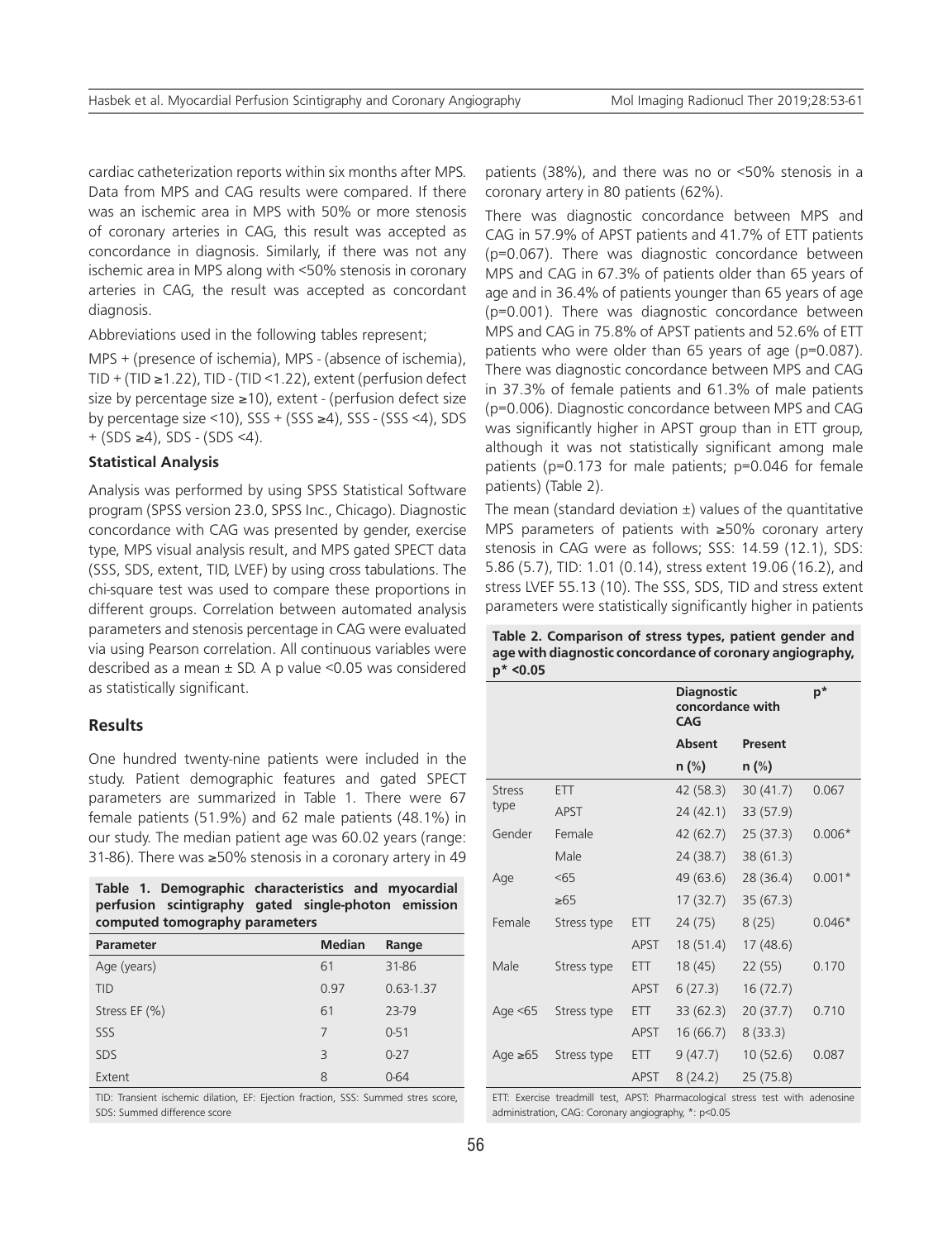with ≥50% coronary artery stenosis than in patients with <50% coronary artery stenosis in CAG (p=0.037; 0.029; 0.050; 0.022 and 0.602, respectively.

ETT was performed in 33 female patients and exercise level was inadequate in 10 of those patients (30.3%). Within this group, the ECG result was (+) in 16 patients (48.5%) and was normal in seven patients (21.2%). ETT was performed in 41 male patients and exercise level was inadequate in five of these patients (12.2%). Within this group, ECG result was (+) in 22 patients (53.7%) and was normal in 14 patients (34.1%) (p=0.127).

There was no statistically significant diagnostic concordance between MPS and CAG when visual evaluation of MPS, quantitative MPS parameters and ETT ECG results were used alone. There was 47% diagnostic concordance between MPS and CAG if only visual evaluation of MPS was used. Diagnostic concordance between MPS and CAG was 66.7% when MPS was reported as normal (p=0.194). There was no statistically significant diagnostic concordance between MPS and CAG when SSS, SDS, extent, TID, LVEF and ETT ECG results were used alone (Table 3). In fact, diagnostic concordance was higher when automated analysis parameters like TID, SSS and extent values were added to MPS SPECT visual analysis. Diagnostic concordance between MPS and CAG was 54.1% in MPS + SSS + patients, 60.8% in MPS + extent + patients, and 85.7% in MPS + TID + patients. Moreover, diagnostic concordance between MPS and CAG was 100% in MPS - SSS - patients (only three patients), 83.3% in MPS - extent - patients, and 72.7% in MPS - TID - patients (p=0.021, 0.020 and 0.044, respectively). Although not statistically significant, diagnostic concordance between MPS and CAG was higher in patients with MPS + EF  $\leq$  50% and MPS + SDS + than in patients with MPS + on visual evaluation alone ( $p=0.055$ , 0.117, respectively). There was no statistically significant difference in diagnostic concordance between MPS and CAG when ETT results and visual MPS results were evaluated together (p=0.513) (Table 4).

There was low-intermediate or insignificant correlation between CAG and automated analysis parameters (Table 5).

| Table 3. Comparison of automated analysis parameters derived from myocardial perfusion scintigraphy single-photon |  |  |
|-------------------------------------------------------------------------------------------------------------------|--|--|
| emission computed tomography and visual evaluation with diagnostic concordance of coronary angiography, *p<0.05   |  |  |

| Variable           | Grouping                | Diagnostic concordance with CAG |           |       |
|--------------------|-------------------------|---------------------------------|-----------|-------|
|                    |                         | Absent                          | Present   | p     |
|                    |                         | n (%)                           | $n$ (%)   |       |
| MPS result         | MPS -                   | 4(33.3)                         | 8(66.7)   | 0.194 |
|                    | $MPS +$                 | 62(53)                          | 55 $(47)$ |       |
| SSS category       | Normal (1-3)            | 23(65.7)                        | 12(34.3)  |       |
|                    | Mild defect (4-8)       | 20(51.3)                        | 19(48.7)  | 0.174 |
|                    | Moderate defect (9-12)  | 11(44)                          | 14(56)    |       |
|                    | Severe defect (>12)     | 12(40)                          | 18(60)    |       |
| SDS category       | Minor ischemia (1-3)    | 38(55.1)                        | 31(44.9)  |       |
|                    | Moderate ischemia (4-7) | 18(47.4)                        | 20(52.6)  | 0.629 |
|                    | Severe ischemia (>7)    | 10(45.5)                        | 12(54.5)  |       |
| Extent             | Small $(0-9)$           | 43 (59.7)                       | 29(40.3)  |       |
|                    | Medium (10-19)          | 10(40)                          | 15(60)    | 0.092 |
|                    | Large $(>20)$           | 13(40.6)                        | 19(59.4)  |       |
| <b>TID</b>         | < 1.22                  | 64 (52.9)                       | 57(47.1)  | 0.126 |
|                    | $\ge 1.22$              | 2(25)                           | 6(75)     |       |
| Stress LVEF (%)    | < 50                    | 8(34.8)                         | 15(65.2)  | 0.067 |
|                    | $\geq 50$               | 57(55.9)                        | 45(44.1)  |       |
| ECG results on ETT | Positive                | 20(51.3)                        | 19(48.7)  | 0.108 |
|                    | Negative                | 10(47.6)                        | 11(52.4)  |       |
|                    | Suspicious              | 12 (80)                         | 3(20)     |       |

SSS: Summed stres score, SDS: Summed difference score, Stress extent: Stress mid myocardial perfusion defect percentage, TID: Transient ischemic dilation, LVEF: Left ventricular ejection fraction, ECG: Electrocardiography, ETT: Exercise treadmill test, CAG: Coronary angiography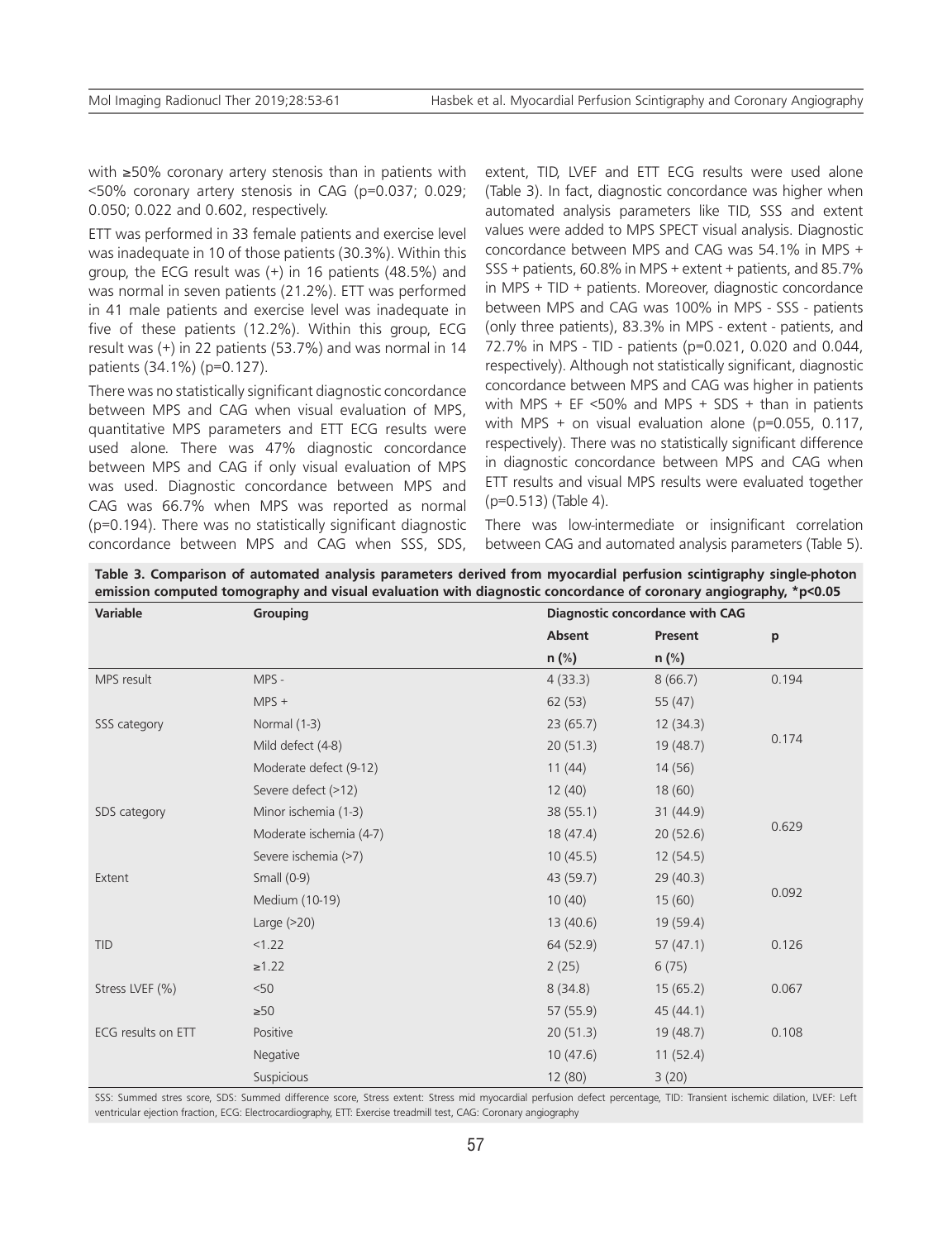## **Discussion**

MPS is frequently used for diagnosis and risk stratification in patients with CAD. The anatomical extent of stenosis is poorly correlated with flow reserve and the degree of ischemia. Factors that might impact the functional significance of an anatomical circumferential narrowing include the length, shape, and location of a stenotic lesion. Functional imaging with MPS is often needed to evaluate the clinical significance of a previously known stenosis, particularly in those within the range of 50-70% (8). MPS is a frequently used noninvasive imaging modality for the diagnosis and follow-up of CAD in our country and throughout the world.

Interpretation of MPS images is subjective since several technical and inter-personal features might affect the study. In addition, dilated cardiomyopathy, exercise-induced coronary spasm, mitral valve prolapse, and aortic stenosis have also been associated with various SPECT abnormalities (9).

Although specialists with expertise usually ignore image artifacts that mimic ischemia, false positive findings are still reported frequently because of patient's clinical situation which can cause image artifacts such as obesity, diaphragm attenuation, breast attenuation and etc. Taking quantitative parameters into consideration along with visual evaluation increases diagnostic accuracy of MPS. Also, artifacts on

**Table 4. Comparison of automated analysis parameters derived from myocardial perfusion scintigraphy single-photon emission computed tomography and visual evaluation with electrocardiography results in exercise treadmill test with diagnostic concordance of coronary angiography, \*p<0.05** 

| <b>Variable</b> | Grouping             |                | Diagnostic concordance with CAG |          |  |
|-----------------|----------------------|----------------|---------------------------------|----------|--|
|                 |                      | Absent         | Present                         | p        |  |
|                 |                      | n (%)          | n (%)                           |          |  |
| MPS/SSS         | MPS +, SSS +         | 39 (45.9)      | 46 (54.1)                       |          |  |
|                 | $MPS +$ , SSS -      | 23(71.9)       | 9(28.1)                         | $0.021*$ |  |
|                 | MPS -, $SSS +$       | 4(44.4)        | 5(55.6)                         |          |  |
|                 | MPS -, SSS -         | $\overline{0}$ | 3(100)                          |          |  |
| MPS/SDS         | $MPS +$ , SDS +      | 26(45.6)       | 31(54.4)                        |          |  |
|                 | $MPS +$ , SDS -      | 36(60)         | 24(40)                          | 0.117    |  |
|                 | MPS -, $SDS +$       | 2(66.7)        | 1(33.3)                         |          |  |
|                 | MPS -, SDS -         | 2(22.2)        | 7(77.8)                         |          |  |
| MPS/Extent      | MPS $+$ , extent $+$ | 20(39.2)       | 31(60.8)                        |          |  |
|                 | MPS +, extent -      | 42(63.6)       | 24(36.4)                        | $0.020*$ |  |
|                 | MPS -, extent $+$    | 3(50)          | 3(50)                           |          |  |
|                 | MPS -, extent -      | 1(16.7)        | 5(83.3)                         |          |  |
| MPS/TID         | $MPS + TID +$        | 1(14.3)        | 6(85.7)                         |          |  |
|                 | MPS +, TID -         | 61(55.5)       | 49 (44.5)                       | $0.044*$ |  |
|                 | MPS -, $TID +$       | 1(100)         | $\mathsf{O}\xspace$             |          |  |
|                 | MPS -, TID -         | 3(27.3)        | 8(72.7)                         |          |  |
| MPS/EF          | $MPS + EFT +$        | 7(33.3)        | 14(66.7)                        |          |  |
|                 | $MPS +$ , EF -       | 54 (58.7)      | 38 (41.3)                       | 0.055    |  |
|                 | MPS -, $EF +$        | $\mathbf 0$    | 1(100)                          |          |  |
|                 | MPS -, EF -          | 3(30)          | 7(70)                           |          |  |
| MPS/ECG         | $MPS + ECG +$        | 20(54.1)       | 17 (45.9)                       | 0.513    |  |
|                 | MPS +, ECG -         | 9(47.4)        | 10(52.6)                        |          |  |
|                 | MPS -, ECG +         | 0(0)           | 2(100)                          |          |  |
|                 | MPS -, ECG -         | 1(50)          | 1(50)                           |          |  |

SSS: Summed stres score, SDS: Summed difference score, Stress extent: Stress mid myocardial perfusion defect percentage, TID: Transient ischemic dilation, ECG: Electrocardiography, CAG: Coronary angiography, \*: p<0.05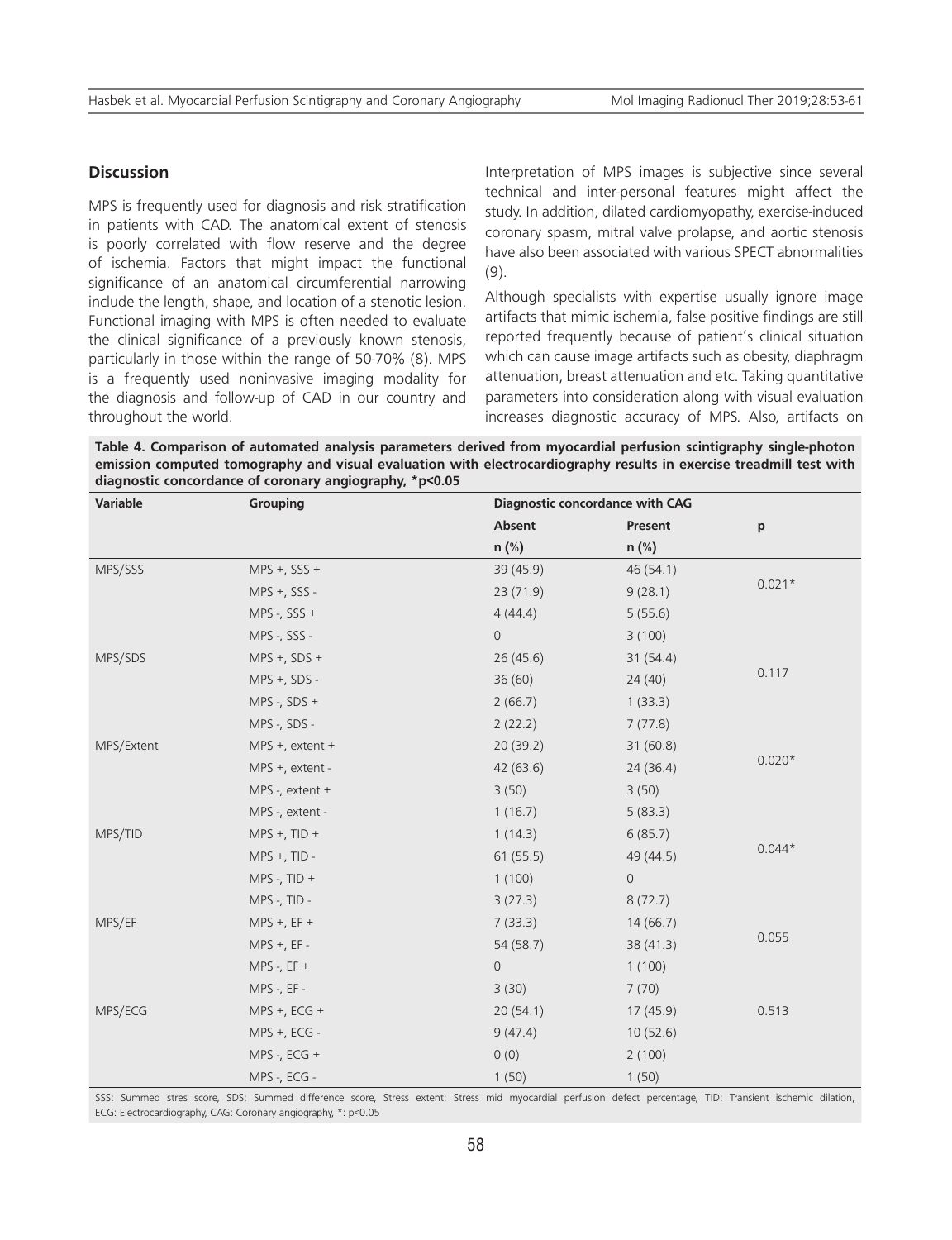MPS can cause false positive results. The reproducibility of quantitative analysis of MPS study is higher than visual analysis. Xu et al. (10) reported that quantitative measures of stress, rest and ischemic (stress-rest) defects were significantly more reproducible than visual scores.

Mazzanti et al. (7) determined a sensitivity rate for detection of severe and extensive CAD of 41% by visual analysis as compared to 71% by automatic analysis. Berman et al. (11) found that by perfusion assessment alone, high-risk disease with moderate to severe defects was identified in only 56% of patients visually and in 59% by quantitative evaluation. However, by combining visual perfusion data and nonperfusion variables, especially TID, 83% of patients were identified as high-risk (11). Slomka et al. (12) reported that delayed enhancement MR data and MPS quantitative defect extent percentage showed excellent concordance for detecting the infarct area and its extent. In our study, MPS concordance with CAG was higher than quantitative analysis by visual evaluation alone when the patient was reported as normal (66.7%). However, MPS concordance with CAG was lower than quantitative analysis by visual evaluation alone when the patient was reported as ischemic (47%) (Table 3). In their study with 1148 patients, Chavoshi et al. (13) stated that the incidence of total cardiac events was higher among patients with high SSS and SDS and in those with TID. It is also known that LVEF and left ventricular volumes are important prognostic factors in patients with CAD and left ventricular dysfunction. There is a strong correlation between gated MPI and reference standard measurements of quantitative LVEF, all of which are relatively independent of the isotope, protocol, standard, and algorithm used (14). In a similar manner, TID measured by all the algorithms notwithstanding with effort type is a specific indicator of severe and extensive coronary disease, and TID with positive MPS is accepted as a predictor of poor clinical outcome (15,16). Bourque (17) stated that normal MPS studies with SSS <4 and normal LV function and systolic volumes have a low likelihood of obstructive

CAD and a low subsequent event rate in the absence of high-risk comorbidities even with positive TID, and that these patients can be observed with careful follow-up and do not need invasive CAG. However, Abidov et al. (18) indicated that a normal MPS study does not always predict excellent prognosis. TID is an important prognostic factor especially in elderly and diabetic patients. Isolated positivity of TID ratio can be related to diffuse, balanced and severe ischemia (18,19).

In our study, we found that the diagnostic concordance of MPS with CAG increases statistically significantly when TID, SSS and extent ratio (perfusion defect area as percent of the mid-myocardial surface area) were added to visual MPS evaluation. The diagnostic concordance between MPS and CAG was 47% if only visual evaluation of MPS was used. However, the diagnostic concordance was determined as 85.7% in MPS + TID + patients, as 54.1% in MPS + SSS + patients, and as 60.8% in MPS + extent + patients (p<0.05). Diagnostic concordance between MPS and CAG was higher but statistically not significant in patients with MPS + EF  $<50\%$  and MPS + SDS + than in patients with MPS +, in visual evaluation alone (p=0.055 and 0.117, respectively).

Performing an appropriate and adequate stress test is an important factor that can influence the sensitivity and specifity of an MPS study. According to the EANM guideline, the diagnostic performance of an MPS study is statistically independent of stress agents or modalities (20). A metaanalysis that includes 24 studies and 14.918 patients showed that patients undergoing pharmacologic stress studies are at a higher risk for subsequent cardiac events like myocardial infarction and death from cardiac reasons (21). In contrast, in their prospective study including 266 exercise (bicycle) stress testing and 65 APST, Hochgruber et al. (22) stated that exercise stress but not adenosine stress results in an increase of cardiac wall stress, angina symptoms and ECG changes in patients with reversible ischemic changes on MPS. That is why the absence of these surrogates of

| computed tomography and coronary anglography findings |                    |                    |                     |  |
|-------------------------------------------------------|--------------------|--------------------|---------------------|--|
|                                                       | <b>LAD</b><br>p(r) | <b>RCA</b><br>p(r) | <b>LCX</b><br>p (r) |  |
| SSS                                                   | $0.001(0.291)^*$   | $0.0001(0.367)^*$  | $0.001(0.292)^*$    |  |
| <b>SDS</b>                                            | $0.001(0.305)^*$   | 0.065(0.165)       | $0.045(0.179)$ *    |  |
| <b>TID</b>                                            | $0.014(0.218)$ *   | 0.074(0.410)       | 0.101(0.146)        |  |
| Stress extent                                         | $0.0001(0.326)^*$  | $0.0001(0.380)^*$  | $0.0001(0.323)$ *   |  |
| <b>LVEF</b>                                           | $0.028(-0.197)$    | $0.001 (-0.303)^*$ | $0.002 (-0.272)^*$  |  |

**Table 5. Correlation of automated analysis parameters of myocardial perfusion scintigraphy single-photon emission computed tomography and coronary angiography findings**

SSS: Summed stres score, SDS: Summed difference score, Stress extent: Stress mid myocardial perfusion defect percentage, TID: Transient ischemic dilation, LVEF: Left ventricular ejection fraction, \*: p<0.05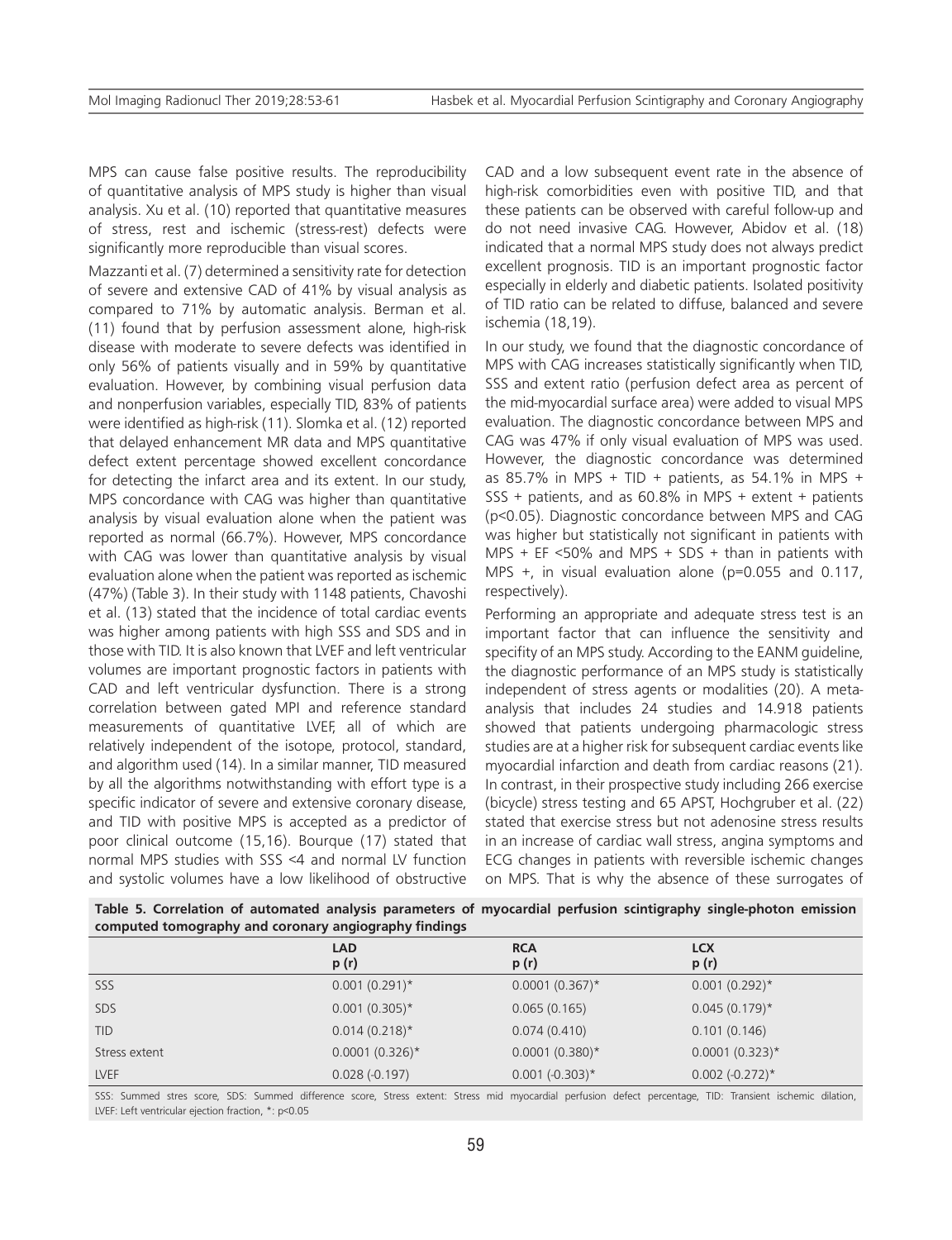myocardial ischemia suggests that adenosine stress does not induce acute myocardial ischemia, but rather displays relative perfusion differences (22). According to American Heart Association data in a study on vasodilator stress in a cohort of 130 women who underwent APST imaging, there was a reported 91% sensitivity and 86% specificity for detecting significant coronary artery stenosis >50% (23). Nevertheless, the same study reported that the sensitivity of MPS with ETT was 78-88% and the specifity was 64-91% (24). In our study, we found that MPS with APST has higher but statistically not significant diagnostic concordance with CAG than MPS with ETT, when all patients were taken into consideration (Table 2). Additionally, we found that the diagnostic concordance with CAG was higher in MPS with APST in both male and female patients than in MPS with ETT (Table 2). This finding was attributed to the low exercise tolerance of patients who have been referred to MPS in our clinics. Interestingly, diagnostic concordance of APST with CAG was higher in patients older than 65 years of age than in ETT (p>0.05). It is the author's opinion that this situation was related to the fact that APST was the primarily preferred method for elderly patients instead of ETT and that adequate cardiac stress might have been created with APST. In the same patient group, patients did not complete an ETT that can generate adequate cardiac stress. In their WOMEN trial study (The What Is the Optimal Method for Ischemia Evaluation in Women) in low-risk, exercising women, Shaw et al. (25) reported that a diagnostic strategy that uses ETT versus exercise MPS yielded similar two-year post-test outcomes and similar prognosis. In this study, the 85% of predicted maximal heart rate was achieved in 88.4% and 88.1% of patients with MPS and ETT, respectively. However, in our study, 48.5% of female patients performed adequate exercise. Daily life activity and social sports habits may vary depending on country and geographical settlement. Unfortunately, daily sports activities are not routine in our country, especially among women. In addition, exercise capacity decreases significantly in the elderly. According to our study, there was no correlation between ETT and CAG alone. Moreover, ETT did not provide additional contribution in terms of diagnostic concordance with CAG and MPS in our study.

## **Conclusion**

In our study, we found that the use of APST during MPS increased diagnostic concordance with CAG. Therefore, we think that it would be appropriate to use APST in women and elderly patients with limited exercise habits. However, ETT should be preferred in patients who are thought to

be able to perform the test properly and who have a high likelihood of coronary artery stenosis. Evidently, MPS and CAG cannot be expected to comply fully with both physiological (existing collateral circulation, false positive ischemic cardiac pathologies, etc.) and non-physical (due to imaging artifacts, inadequate exercise, etc.) causes. Nevertheless, it should be kept in mind that MPS reporting is based on visual data alone and that CAG diagnostic mismatch is higher than acceptable rates when it is not supported by quantitative data such as TID, SSS, SDS and extent.

## **Ethics**

**Ethics Committee Approval:** This study was approved by the Local Ethics Committee of Sivas Cumhuriyet University (protocol number: 2018-03/06).

**Informed Consent:** Consent form was filled out by all participants.

**Peer-review:** Externally peer-reviewed.

#### **Authorship Contributions**

Surgical and Medical Practices: Z.H., S.A.E., A.Ç., İ.G., A.Y., Concept: Z.H., S.A.E., İ.G., A.Y., Design: Z.H., S.A.E, İ.G., A.Y., Data Collection or Processing: Z.H., S.A.E., A.Ç., Analysis or Interpretation: Z.H., S.A.E, A.Ç., Literature Search: Z.H., S.A.E., A.Ç., İ.G., A.Y., Writing: Z.H., S.A.E., A.Ç., İ.G., A.Y.

**Conflict of Interest:** No conflict of interest was declared by the authors.

**Financial Disclosure:** The authors declared that this study received no financial support.

#### **References**

- 1. Alama M, Labos C, Emery H, Iwanochko RM, Freeman M, Husain M, Lee DS. Diagnostic and prognostic significance of transient ischemic dilation (TID) in myocardial perfusion imaging: A systematic review and metaanalysis. J Nucl Cardiol 2018;25:724-737.
- 2. Zoghbi GJ, Iqbal FM, Iskandrian AE. Choice of Stress Test. In: Iskandrian AE, Garcia EV (eds). Chapter 5 in Atlas of Nuclear Cardiology. Elsevier 2012;113-139.
- 3. Mettler F, Guiberteau M. Essential of Nuclear Medicine Nuclear Medicine Imaging. 6th ed. Cardiac System. Chapter16. 2012;131-194.
- 4. Kim C, Kwok YS, Heagerty P, Redberg R. Pharmacologic stress testing for coronary disease diagnosis: A meta-analysis. Am Heart J 2001;142:934- 944.
- 5. Cerqueira MD, Weissman NJ, Dilsizian V, Jacobs AK, Kaul S, Laskey WK, Pennell DJ, Rumberger JA, Ryan T, Verani MS; American Heart Association Writing Group on Myocardial Segmentation and Registration for Cardiac Imagin. Standardized myocardial segmentation and nomenclature for tomographic imaging of the heart. A statement for healthcare professionals from the Cardiac Imaging Committee of the Council on Clinical Cardiology of the American Heart Association. Int J Cardiovasc Imaging 2002;18:539-542.